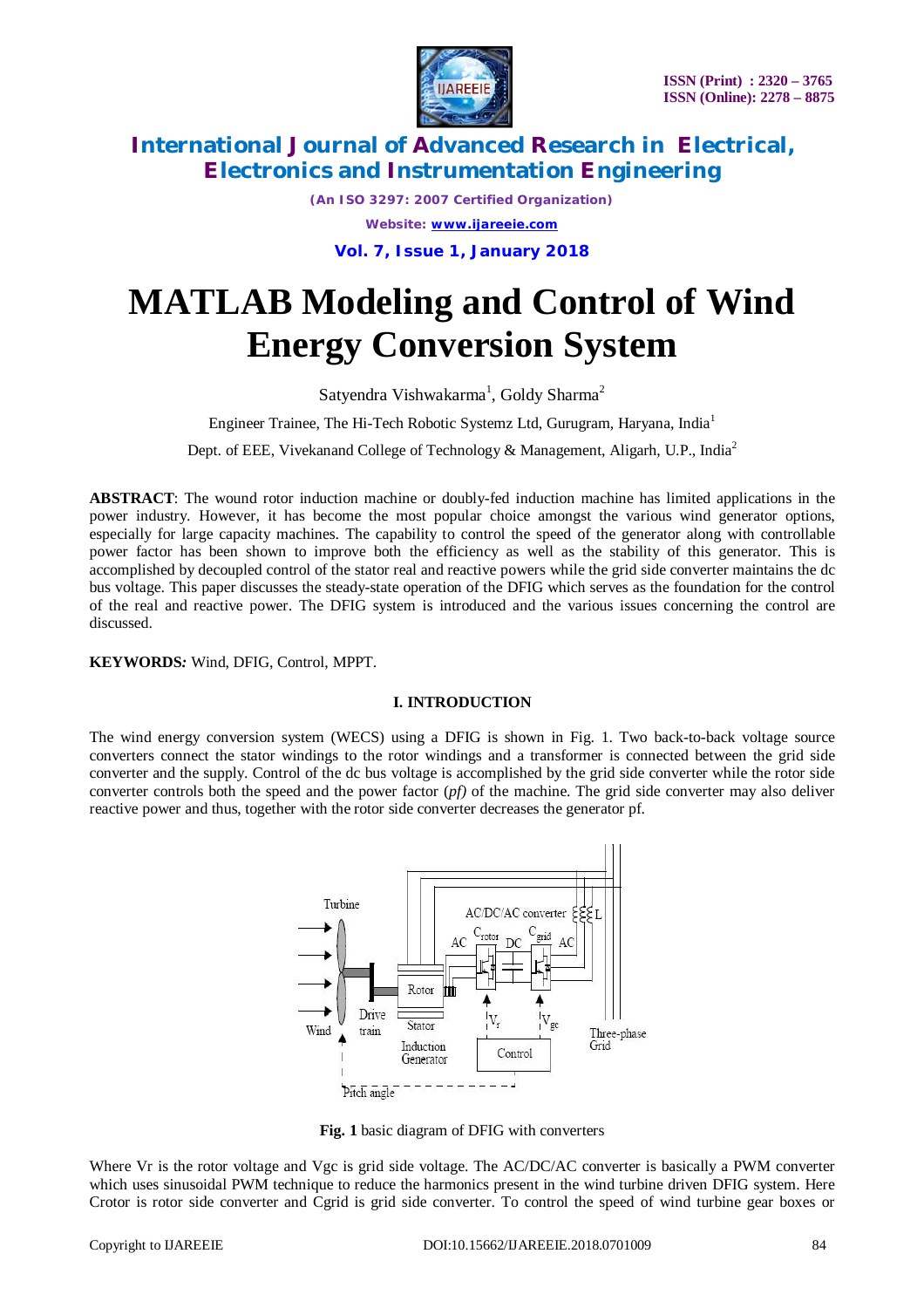

*(An ISO 3297: 2007 Certified Organization)*

*Website: [www.ijareeie.com](http://www.ijareeie.com)*

#### **Vol. 7, Issue 1, January 2018**

electronic control can be used. Reactive power control is an important issue, particularly in WECS which are connected to weak networks. Voltage support capability is often required to maintain the ac voltage within the limits of operation and improve recovery following disturbances and is possible in MV networks when reactive power can be accurately controlled. The DFIG is one type of wind generator which has the ability to compensate the reactive power required by the induction machine [7]

#### **II. TRANSIENT MODELS AND CONTROL OF DFIG**

The control of the DFIG consists of two separate control algorithms. The rotor side converter is decoupled control of active power ( $Ps$ ) and reactive power ( $Q_s$ ) and the grid side control is responsible for regulating the dc bus voltage and thereby helps the flow of rotor power either to or from the machine, depending on the sign of the slip. Higher-level controls select the real and reactive power references in order to control the speed of the machine and regulate the ac voltage, respectively.

- **1.1. Power Converter Controls:** The two converters are controlled separately using two separate control algorithms. The rotor side control is developed using the steady-state equivalent circuit with proportional integrator (PI) compensation, however closely resembles the control structures as discussed in [1, 3-4]. The grid side control follows from STATCOM or rectifier control theory.
- **1.2. Rotor Side Converter Control:** The real and reactive power control of the stator is realized by the control of the rotor side currents. In effect, active power and reactive power are first related to the rotor currents and then the rotor currents are controlled through the appropriate gating of the rotor converter. Since control is accomplished on the synchronously rotating frame, this requires both the rotor angle and supply voltage angle for synchronization. The control algorithm is represented in block diagram form in Fig. 2.



**Fig. 2 Rotor side converter control**

The control sequences are as follows:

- a) Measurement of all required quantities including stator voltage, rotor and stator currents, and rotor angle,
- b) Extraction of the voltage angle using a phase-locked loop (PLL),

c) To perform the appropriate transformations to express all voltage and current quantities on the synchronously rotating frame,

d) Calculation of active power and reactive power,

- e) To generate the rotor Current references using the output of the PI compensator,
- f) Rotor Current control using PI compensators for *d* and *q axes* components,
- g) Transforming the rotor voltage back to *abc* quantities,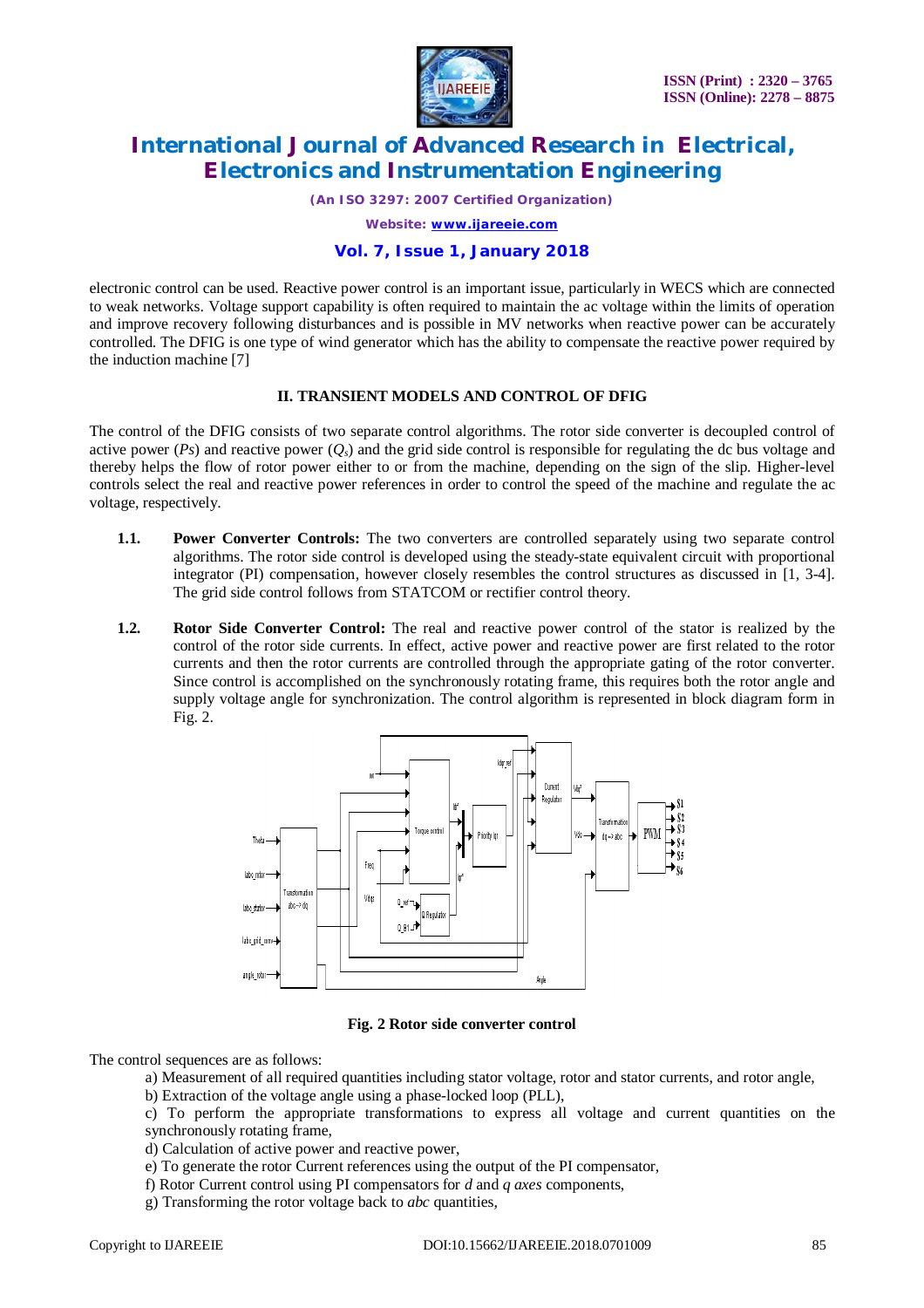

*(An ISO 3297: 2007 Certified Organization)*

*Website: [www.ijareeie.com](http://www.ijareeie.com)*

### **Vol. 7, Issue 1, January 2018**

h) Modulation of the rotor voltages for generation of the gating signals.

In Fig. 2, the rotor angle and speed are measured using an encoder. However, these quantities can be estimated, thereby making the control sensor less, by using electrical transducers [4].

**1.3. Grid Side Converter Control:** The main purpose of the vector control for the grid side PWM converter is to regulate the DC link voltage. The control system is shown in Fig. 3. This controller consists of a measurement system which measures the d and q axes components of AC currents to be controlled as well as the DC voltage.



**Fig. 3 Grid side converter control**

**1.4. The Model of Current Regulator Control and Dc Voltage Regulator:** The current regulator controls the magnitude and phase of the voltage generated by the grid side converter from the reference current produced by the DC voltage regulator and specified q-axis current reference. The grid side converter control consists of generation of *d* and *q* current references using the dc voltage error  $(I_a$  reference is taken zero) and the reactive power references, for generation of the gating signals. The complete block diagram of the control is shown in Fig. 4.



### **Fig. 4 DC Voltage regulator**

Fig 5 shows simulink diagram of wind energy conversion system connected to grid. The simulink model shown is the arrangement of 10 MW of wind farm which is connected with the grid. Given system is tested with the help of MATLAB software. The performance of the system is simulated under steady state as well as variable wind speed. The result is discussed in the next section.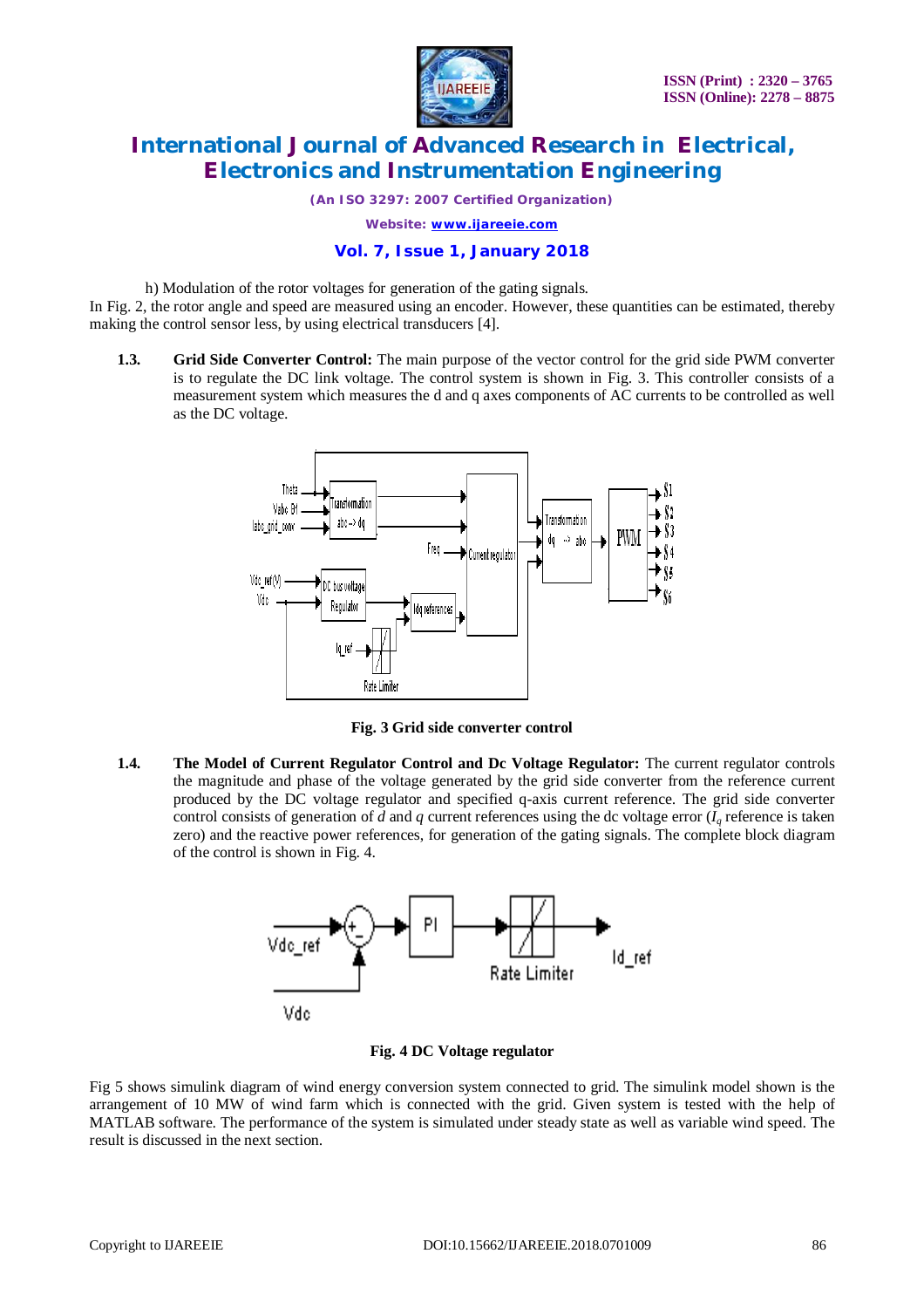

*(An ISO 3297: 2007 Certified Organization)*

*Website: [www.ijareeie.com](http://www.ijareeie.com)*

### **Vol. 7, Issue 1, January 2018**



Fig. 5 Simulink model of wind energy conversion system

#### **III. MPPT FOR WIND SYSTEM**

To achieve high efficiency in wind power conversion systems, the maximum power point tracking (MPPT) in variablespeed operation systems, like DFIG and PMSG systems, has attracted lots of attention. Basically, the studied techniques in MPPT include three strategies; namely (1) the methods relying on wind speed, (2) the methods relying on output power measurement and calculation, and (3) the methods relying on characteristic power curve. Power electronic devices play an important role in control the converter [6].Before studying these methods and exploring them, the pitch angle power control in DFIG system is briefly introduced to reveal the significance of MPPT and variable speed control [7]. In order for a wind turbine to harvest the maximum amount of energy available from the wind at any given instant, the load applied to the generator needs to be correct for that available energy. This ensures that the maximum power transfer from the wind's energy to electrical energy is realized. If the load is too large or too small for a particular wind speed, the rotor speed deviates from optimal point and the output power is less.

**a. Pitch Angle Control:** Due to the almost constant speed, the output power is controlled by adjusting the pitch angle of the turbine blades. The pitch angle control will not be triggered until the wind speed exceeds the nominal value and thus limit the output power at nominal value. One may consider this control system as a truncation operation of output power, as depicted in Fig. 6 Obviously, one has quite limited ability to control the output power. This truth inspires the investigation of advanced variable-speed wind systems, where by combining with the previous discussed converter control schemes and MPPT, generator speed can always be controlled in a large range to capture desired output power level.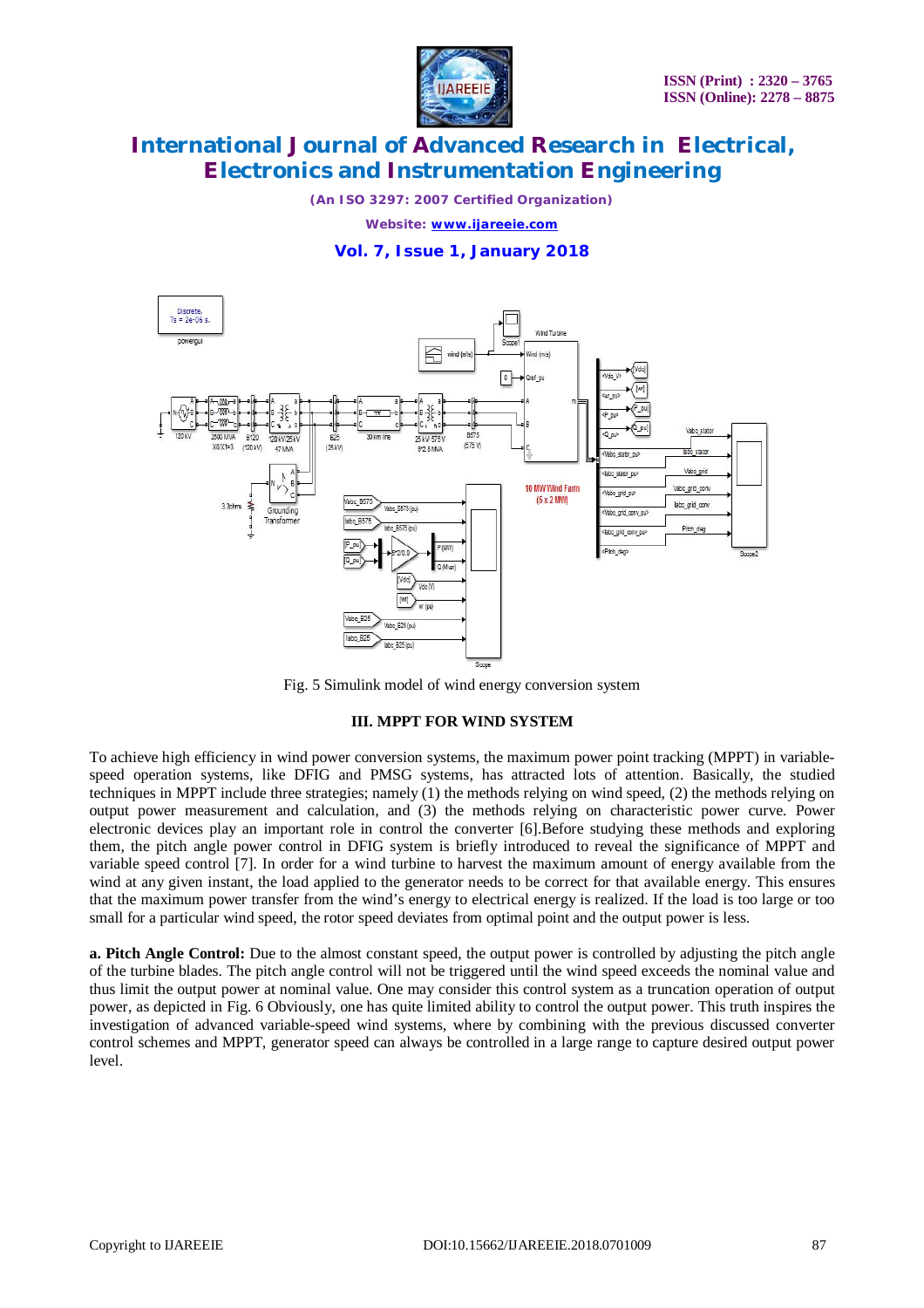

*(An ISO 3297: 2007 Certified Organization)*

*Website: [www.ijareeie.com](http://www.ijareeie.com)*

#### **Vol. 7, Issue 1, January 2018**



Fig. 6 Pitch angle control system [8]

**b. MPPT Based on Power Characteristic Curve:** In recent years, there is a proposed topology of employing the power versus rotor speed characteristic curve, i.e. the reference power curve. Due to the simple idea and without extra wind measurement costs, this method is widely used. The optimal reference power curve is shown in Fig. 7. One could either measure the speed to obtain power reference and then regulate the power, or measure the wind speed to obtain speed reference, and then regulate the speed. The former method produces more accurate output power while the latter has faster control speed. Most research in this method simply apply the cube of rotor speed to generate reference power or the square of rotor speed to generate reference torque, which neglect the exact relationship between maximum power and corresponding rotor speed. Such approximation will obviously lead to inaccurate results. More importantly, analysis is necessary to verify the stability of the method in terms of varying wind speed and output power.



Fig. 7 MPPT based on P-w characteristic curve (a) Regulation of rotor speed ;(b) Regulation of power)

The DFIG wind power system is one of the most widespread technologies for wind power systems. The DFIG stands out for its robustness, flexibility and cost advantage in power electronics. This made it popular in both industry and academic research.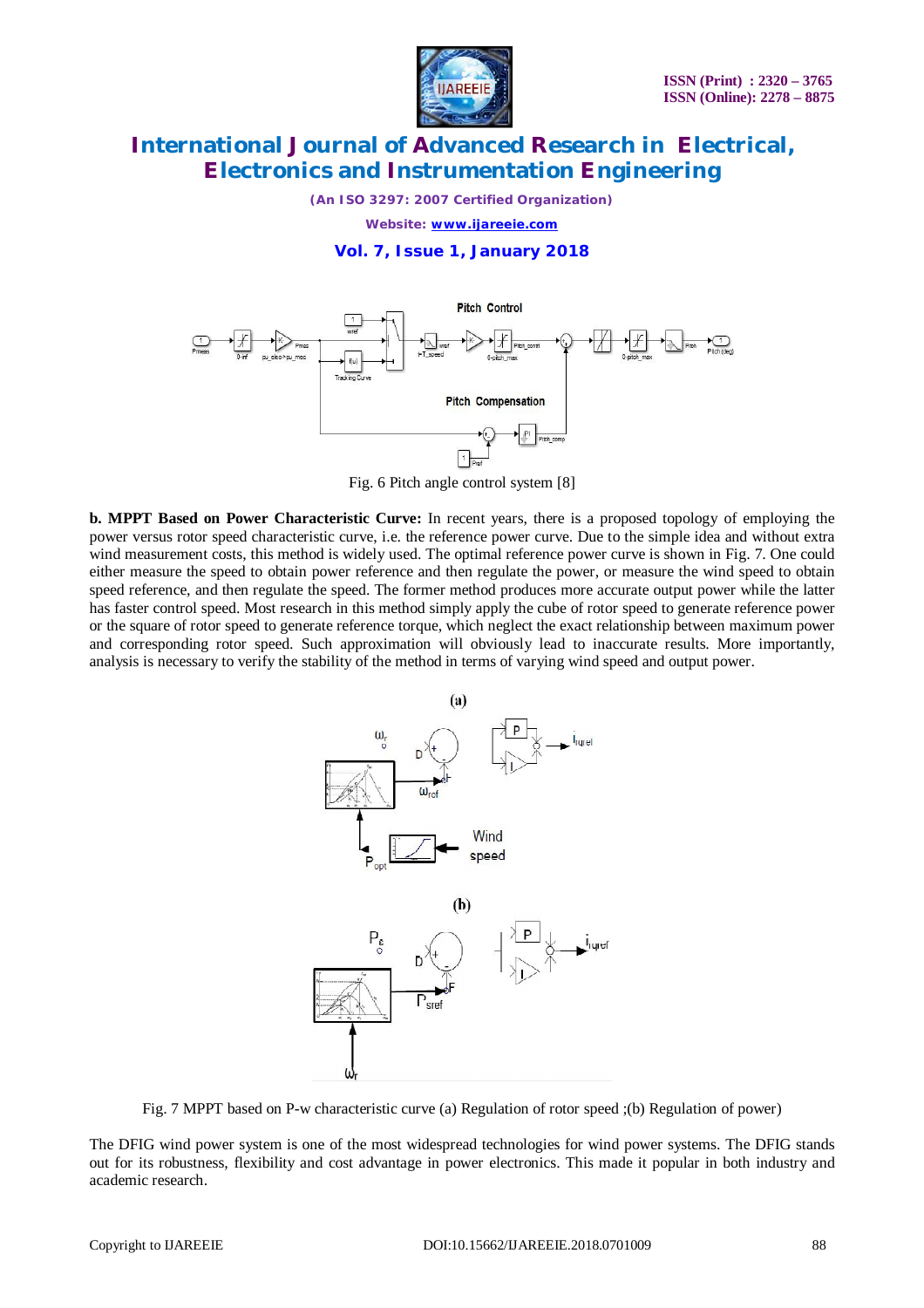

*(An ISO 3297: 2007 Certified Organization)*

*Website: [www.ijareeie.com](http://www.ijareeie.com)*

#### **Vol. 7, Issue 1, January 2018**

#### **IV. SIMULATION RESULTS**

The simulation model of the system has been developed using Matlab R2016b. The system studied under two different conditions, which are discusewd under below:

#### **1) Operating Characteristics at Constant Wind Speed**

During normal operation, the Grid side converter works as the power regulator and helps the DFIG to supply the required amount of power. The wind generator is able to capture the maximum amount of power and at the same time deliver the dispatched power to the grid. There is no way to interferes with the reactive power control of the generator, which continues to be decoupled from the real component and can be used to support the grid voltage.

Fig. 8 and Fig. 9 show the real and reactive power flows for the cases of the DFIG with buck-boost converter. It has been observed that DFIG without boost converter the output power fluctuates with the changes in the wind. When the reactive power flow is decoupled from the real power, discrepancies between the reactive power flows can be observed. This is due to change in the terminal voltage caused by real power flows. The reactive power reference is chosen in order to regulate the ac bus voltage. The  $Q$  is highly variable when buck-boost converter is absent whereas it is fairly constant in the case with buck-boost converter.



Fig. 8 Power flows for DFIG with Boost converter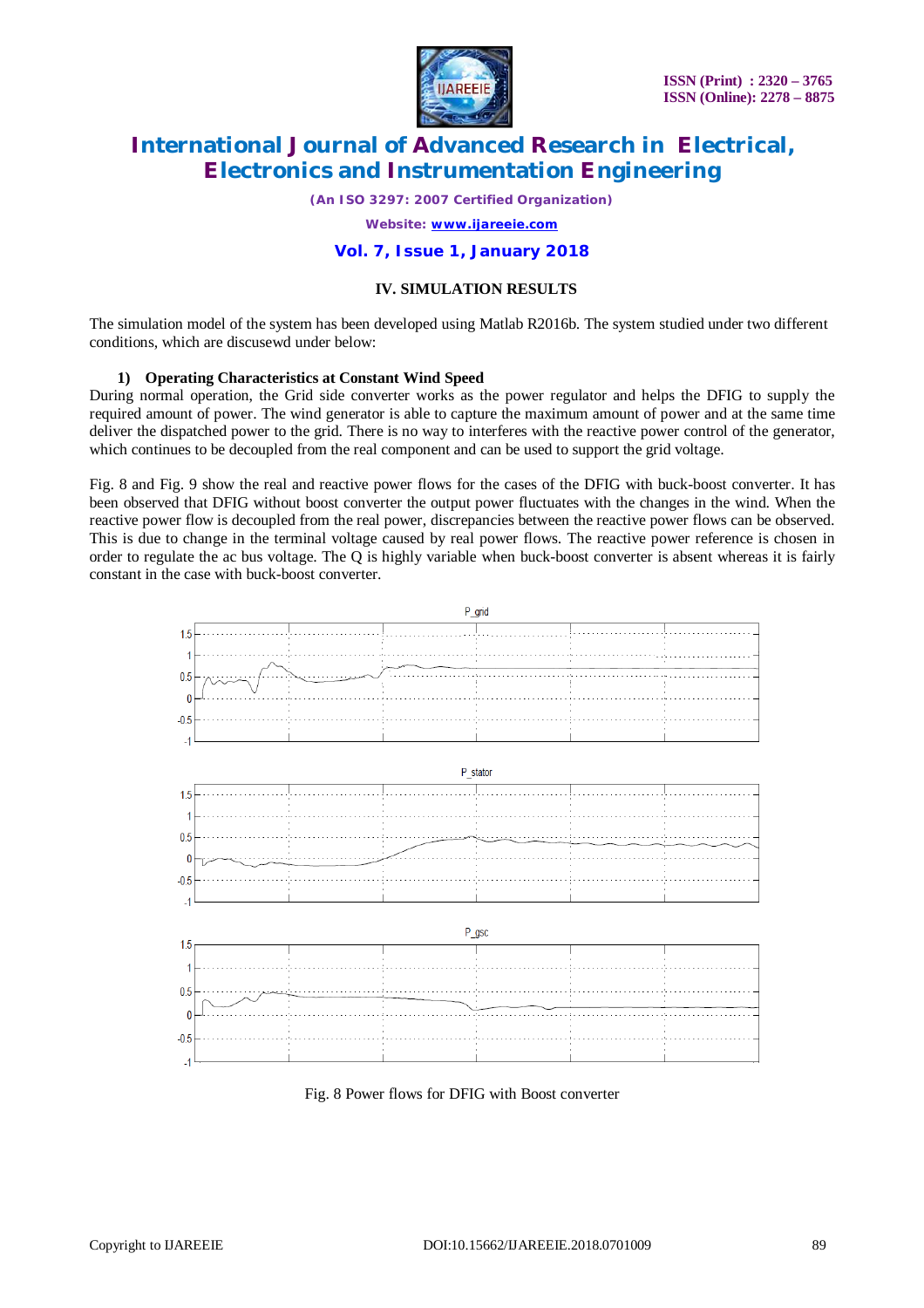

*(An ISO 3297: 2007 Certified Organization)*

*Website: [www.ijareeie.com](http://www.ijareeie.com)*

### **Vol. 7, Issue 1, January 2018**





#### **2) Operating Characteristics at Variable Wind Speeds**

The power flow diagram with boost converter sub-system under variable wind speed has been shown in Fig. 4.10.Boost converter improves the ability of wind generator to dispatch power. However, it cannot accomplish this feat at all times, due to the fact that the buck-boost converter has a finite limit to both storage and deliver power. To accomplish this, the rating of the boost converter is reduced, thus causing it to reach its limits with greater frequency. In other way, this system can be tested using long periods of low wind speeds followed by long periods of high wind speed, as shown in Fig.10.